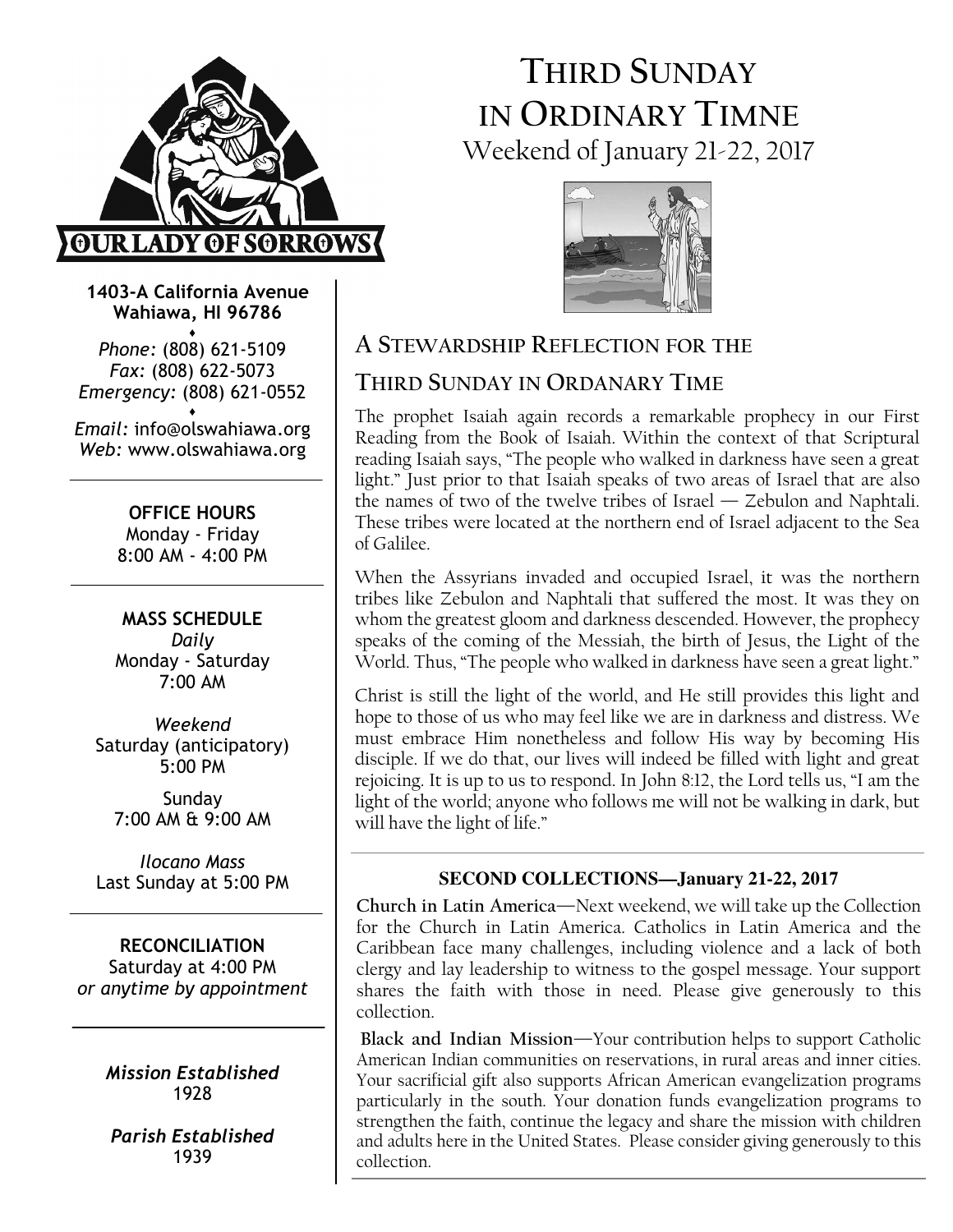### WEEKLY CALENDAR

|                     | 166. I T <i>o</i>                                                                                                                                                                         |  |  |
|---------------------|-------------------------------------------------------------------------------------------------------------------------------------------------------------------------------------------|--|--|
| Jan 21 (Sat)        | 3rd Sunday in Ordinary Time<br>Latin America/Black & Indian Missions Collection                                                                                                           |  |  |
| <b>Jan 22 (Sun)</b> | 3rd Sunday in Ordinary Time<br>Latin America/Black & Indian Missions Collection<br>10:30am Religious Education Classes<br>10:30am Prayer for the Unborn (CH)                              |  |  |
| <b>Jan 23 (Mon)</b> | St Vincent / St Marianne Cope<br>Day of Prayer for the Legal Protection of Unborn<br><b>Children</b><br>6:30pm Middle School Ministry (Lib)<br>7:00pm EPIC Young Adult Faith Sharing (CH) |  |  |
| Jan 24 (Tue)        | <b>St Francis de Sales</b><br>6:00pm + Eugenia Mangca Wake Svc (MMP)                                                                                                                      |  |  |
| <b>Jan 25 (Wed)</b> | The Conversion of St Paul The Apostle<br>11:30am + Eugenia Mangca Burial (MMP)<br>6:30pm Youth Ministry Class (Chapel)                                                                    |  |  |
| Jan 26 (Thu)        | <b>Sts Timothy &amp; Titus</b><br>9:00am Craft Guild (PH)<br>10:00am Charismatic Prayer Group (Lib)<br>7:00pm Knights of Columbus Mtg (PH)                                                |  |  |
| Jan 27 (Fri)        | <b>St Angela Merici</b><br>10:00am Staff Mtg (Lib)                                                                                                                                        |  |  |
| <b>Jan 28 (Sat)</b> | <b>St Thomas Aquinas</b><br>8:00am Stewardship Day (Mary, Star of the Sea)<br>9:00am Food Pantry<br>5:00pm Infant Baptism                                                                 |  |  |
| <b>Jan 29 (Sun)</b> | 4th Sunday in Ordinary Time<br><b>Catholic Schools Week begin</b><br>10:30am Religious Education Classes<br>5:00pm Ilocano Mass                                                           |  |  |

∗OLS = Our Lady of Sorrows / CH = Church / PH = Parish Hall / Lib = Library / Sch = School MMP = Mililani Mortuary Park / WGH = Wahiawa General Hospital

### **OBITUARY: MAY THEY REST IN PEACE**

**+Eugenia Mangca** Jan. 24 6:00pm Wake Svc – MMP Jan. 25 11:30am Burial – MMP **+Romulo Villanueva** Feb. 5 6:30pm Wake Svc – MMP<br>Feb. 6 10:15am Funeral Svc – MI 10:15am Funeral Svc – MMP **+Milton Ross** Feb. 9 6:30pm Wake Svc – MMP Feb. 10 11:00am Funeral Mass – OLS **+Clarence Drose** Feb. 14 11:45am Funeral Svc – MMP **+Paula Lazo** Feb. 16 6:30pm Wake Svc – MMP Feb. 17 11:00am Funeral Mass – OLS **+Valentina Nordell-services pending** Feb. 21 11:00am Funeral Mass – OLS

### Worldwide Marriage Encounter



Sign up for the next Worldwide Marriage Encounter weekend on February 17-19. For more information, contact Jose & Mary Elizabeth Alvior at 391-2045 for Oahu, or visit our website at www.hawaiiwwme.org.



### TODAY'S READINGS

[Liturgical Color: Green]

#### **Isaiah 8:23-9:3**

The people who walked in darkness have seen a great light.

**1 Corinthians 1:10-13, 17** 

I urge you to be united in the same mind and in the same purpose.

**Matthew 4:12-23** 

Repent, for the kingdom of heaven is at hand.

NEXT SUNDAY'S READINGS [Liturgical Color: Green] Zephaniah 2:3; 3:12-13 · 1 Corinthians 1:26-31 · Matthew 5:1-12a

### **STEWARDSHIP OF TREASURE**

| Weekend of Dec. 24-25, 2016 / Jan. 14-15, 2017 |            |            |  |
|------------------------------------------------|------------|------------|--|
|                                                | Dec. 24-25 | Jan. 14-15 |  |
| <b>OFFERINGS</b>                               |            |            |  |
| <b>Sunday Offering</b>                         | \$557.00   | 3,656.00   |  |
| Christmas                                      | 13,129.28  | 10.00      |  |
| Religious Retirement                           |            | 5.00       |  |
| Misa de Gallo                                  | 1,283.00   |            |  |
| <b>Special Donation</b>                        | 60.00      |            |  |
| <b>MISCELLANEOUS OFFERINGS</b>                 |            |            |  |
| <b>Building Fund</b>                           | 200.00     |            |  |
| <b>Funerals</b>                                | 350.00     | 300.00     |  |
| <b>Flower Fund</b>                             | 912.00     | 1.00       |  |
| <b>Food Pantry</b>                             | 110.00     |            |  |
| Fil-Am Choir Caroling                          | 270.00     |            |  |
| Property Insurance                             |            | 15.00      |  |
| <b>EPIC Ministry</b>                           | 1,850.00   |            |  |
| <b>Mass Intention</b>                          | 260.00     |            |  |
| <b>OTHERS</b>                                  |            |            |  |
| Candles                                        | 330.33     | 74.36      |  |
| FIF Pledge Payments                            | 6,260.00   | 950.00     |  |
| <b>FIF T-Shirt Sales</b>                       | 100.00     |            |  |
| <b>Religious Education Tuition</b>             | 70.00      |            |  |
| <b>Tenant Electric</b>                         |            | 221.94     |  |
| х.                                             |            |            |  |

#### Mahalo for your generosity!

Offertory Envelopes: Please call the bookkeeper at 621-5109 ext. 9720 if you are in need of a new box.

#### **Our Lady of Good Counsel School Open House**  Grades PS—8 **January 22, 2017**  OLGC Pastoral Center

**12:15 PM**  There will be a tour of the school and information about their curriculum and financial aid. The school will also introduce "The Franciscan Scholarship". This scholarship will enable a deserving fourth-grade student a full scholarship until their 8th grade graduation. For more info please call the school office at 455-4533. There are also flyers on the usher's table.